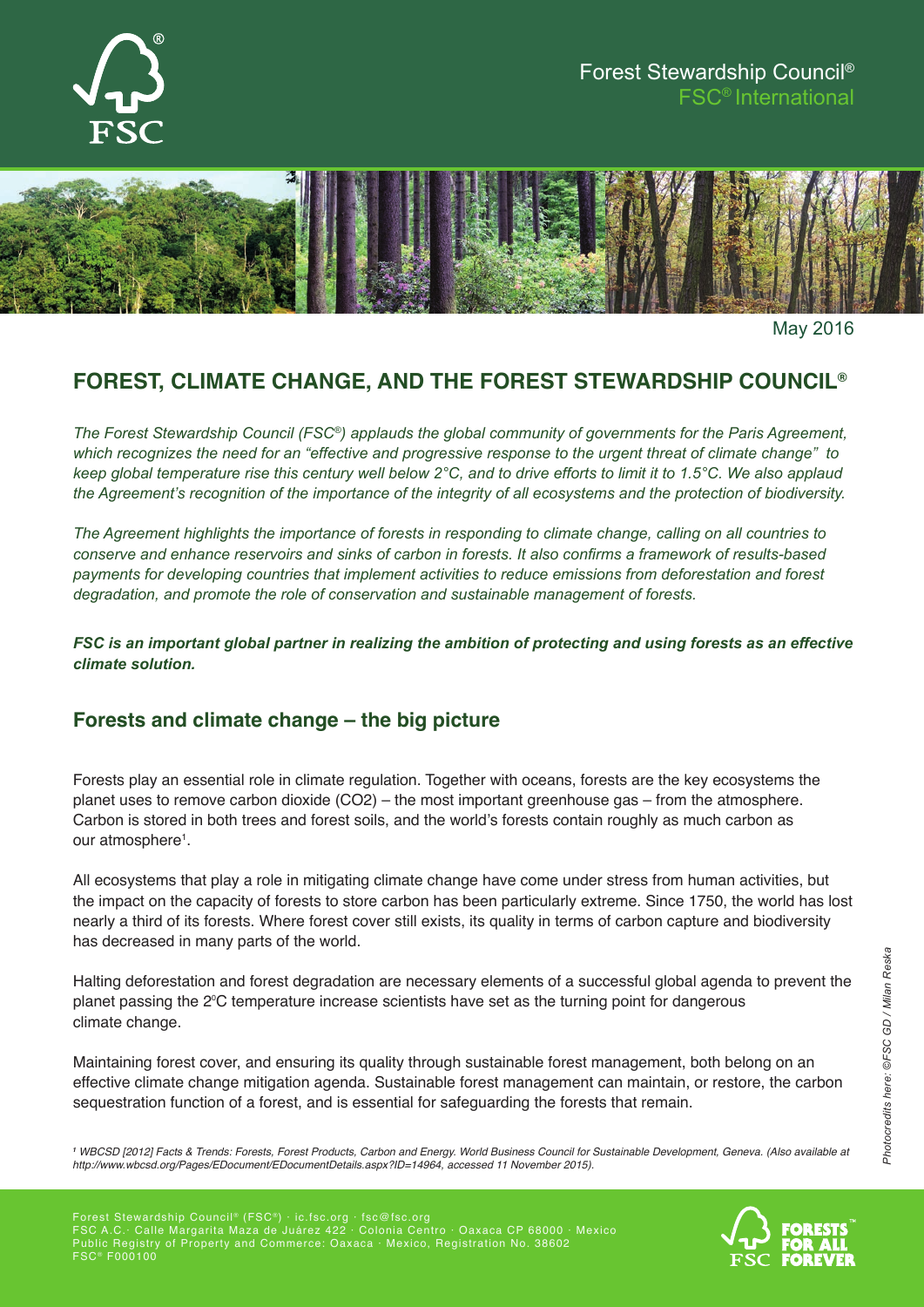# **FSC and climate change**

The Forest Stewardship Council (FSC®) regards climate change as a very serious threat to global humanity. Climate change undermines the natural ecosystems on which we rely for our basic needs – food, health, and shelter – and many of the products that support our livelihoods and economies. Today, climate change is damaging ecosystems at an unprecedented rate, but these same ecosystems are also our strongest allies in mitigating future climate change.

With its certification scheme for forest management, its chain of custody control standard, and its outreach to consumers with its labels, FSC contributes to mitigating climate change by promoting sustainable forest management, and by promoting the recycling of wood materials. Our new global framework for forest management standards, approved in early 2015, gives special attention to protecting the function of forests as netremovers of CO2 from the atmosphere. FSC has also started developing new tools for rewarding the preservation of valuable ecosystem services, including carbon storage, in responsibly managed forests.

### **Risks of increased pressure on forests**

In coming years, demand for forest products will increase substantially, partly due to climate-inspired policies. In the construction sector, wood's relatively low energy footprint is making it an increasingly widely-used building material. And it is favoured, for example, in many green public and private procurement policies. Additionally, biomass is increasingly replacing fossil fuels and cotton in textiles and chemical products.

But the biggest impact on forests may come from policies in the energy sector, where the promotion of bio-energy as an alternative to fossil fuels is partly based on forest resources. Biomass currently provides nine per cent of global primary energy supply, mostly in the form of firewood and charcoal. This proportion is expected to grow fast, and will play a considerable role in replacing fossil fuels for electricity and heat production. While some biomass will come from agriculture and waste, these sources are limited, and in agriculture there is competition with food and fibre production.

These shifts towards using wood as a renewable and sustainable source of materials and energy are positive. However, if not followed by strong action to secure sustainable forest management, they also bring with them risks of increased deforestation, forest degradation, and failure to reduce carbon emissions from energy production.

The increased pressures on forests implied by climate policies make it even more important that these same policies incorporate the protection and sustainable management of forests.

#### **Tackling climate change with sustainable forest management**

Sustainable forest management is an approach that aims to prevent degradation of forest quality by seeking the right balance between harvesting forest resources for human use and the need for the natural cycles to remain intact. Sustainable forest management processes succeed when they include social guarantees and incentives for forest communities and for forestry workers.

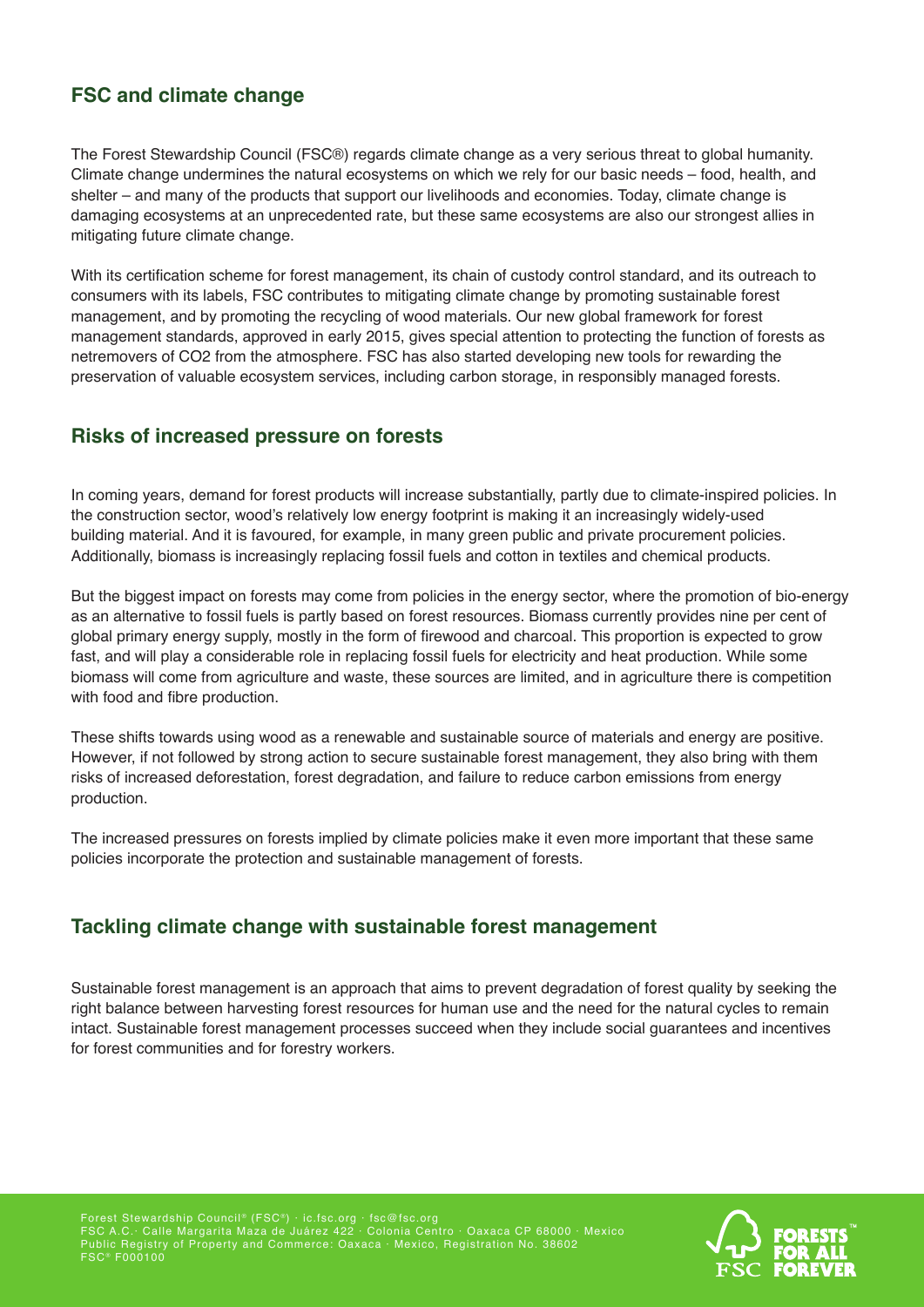#### **Two decades of certifying sustainable forest management**

In the last 20 years, FSC certification has become a globally recognized tool for promoting sustainable forest management. Its widespread international success rests on more than two decades of work with foresters, the processing industry, and environmental and social organizations. In 2015, some 185 million hectares of natural, semi-natural and plantation forests – in 80 countries – are FSC certified. We estimate $^2$  that these forests produce almost 17 per cent of all industrial roundwood harvested in the world.

Mobilization of market actors – both retailers and consumers – has also been an important part of FSC's success. Companies, public procurers, and individual consumers are interested in products from sustainably managed forests, and express their preference for products made using FSC materials. FSC's chain of custody certification ensures that these materials are identified and tracked from the forest to the consumer, either as 100% pure, or mixed in a verified and transparent way with controlled or recycled materials.

FSC is recognized for its unique governance system, where environmental, social, and economic actors work together in a balanced multi-stakeholder system to agree how we define responsible forest management and control products from it. Our credibility and transparency is maintained by third-party certification bodies – accredited by a specialized international accreditation organisation – which grant FSC forest management and chain of custody certificates, control and monitor performance, demand corrective actions where necessary, and withdraw certificates when companies no longer comply with certification requirements.

FSC is at the cutting edge of adapting sustainable forest management certification in an era of climate change. We recognize that carbon capture and storage is an important component of forest ecosystem services – one that is paradoxically both central to climate stability, and threatened by increased demands for 'carbon-neutral' bio-energy. From 2015, our revised forest management standards include the maintenance, conservation, or restoration of carbon sequestration and storage. We are now developing new tools that will show businesses and investors that these natural benefits are being preserved and will reward participating FSC certificate holders for doing so.

This makes FSC certification not only a reliable tool for promoting sustainable forest management, but also a step towards the sustainable production of bio-energy that will help minimize greenhouse gas emissions.



*<sup>2</sup> FSC [2015] Global Volume of FSC Wood Produced Annually. Forest Stewardship Council, Bonn. (Also available at https://ic.fsc.org/market-news.332.1234.htm, accessed 11 November 2015).*

Forest Stewardship Council® (FSC®)  $\cdot$  ic.fsc.org  $\cdot$  fsc@fsc.org FSC A.C.· Calle Margarita Maza de Juárez 422 · Colonia Centro · Oaxaca CP 68000 · Mexico Public Registry of Property and Commerce: Oaxaca · Mexico, Registration No. 38602  $\mathsf{FSC}^\circledast$  F000100